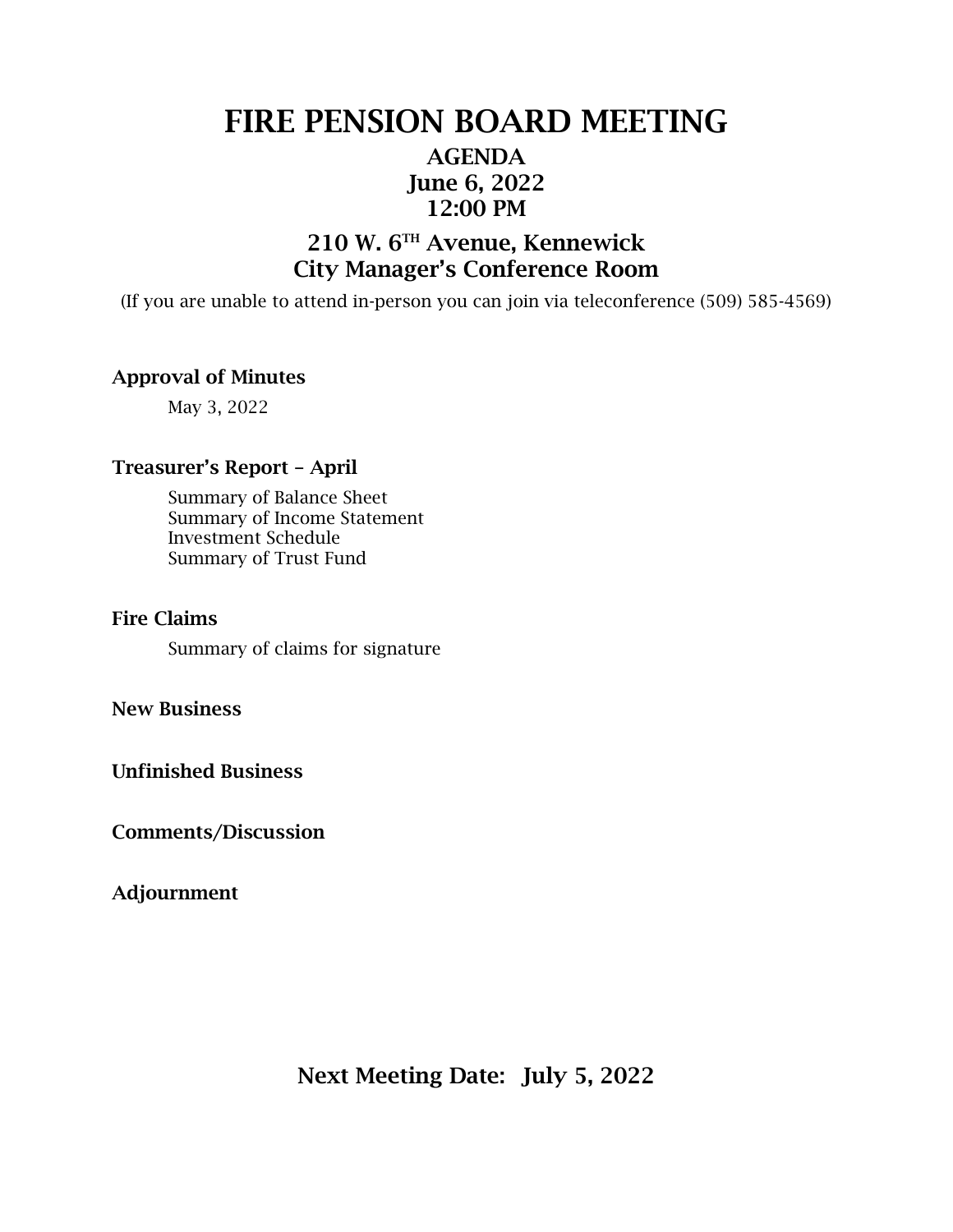## FIREMEN'S PENSION BOARD MEETING MINUTES May 3, 2022

Finance Director Dan Legard called the meeting to order at 12:19 p.m. Also present were; Mayor Bill McKay, Board Members Gary Williams, Tom Reich, Alternate Brian Ellis and City Clerk Terri Wright.

## APPROVAL OF MINUTES

The minutes of April 5, 2022 were unanimously approved by motion of Mr. Reich and seconded by Mr. Williams.

## TREASURER'S REPORT

Dan Legard provided the Treasurer's Report. The ending fund balance through March 2022 in the Fire Pension Fund was \$916,098.

The ending fund balance in the Other Post-Employment Benefits Trust Fund (OPEB) was \$4,278,746.

The Treasurer's Report of March 2022 was unanimously approved by motion of Ms. Wright and seconded by Mayor McKay.

## FIRE CLAIMS

The Fire Claims were approved by the Kennewick Disability Board in the amount of \$10,961.98 and were unanimously approved by motion of Mr. Reich and seconded by Mayor McKay.

## NEW BUSINESS

• Annual Pension Increase

The Annual Pension Increase of 7.8% was unanimously approved by motion of Ms. Wright and seconded by Mayor McKay.

## UNFINISHED BUSINESS

ADJOURNMENT – The meeting concluded at 12:30 p.m.

Terri L. Wright, CMC City Clerk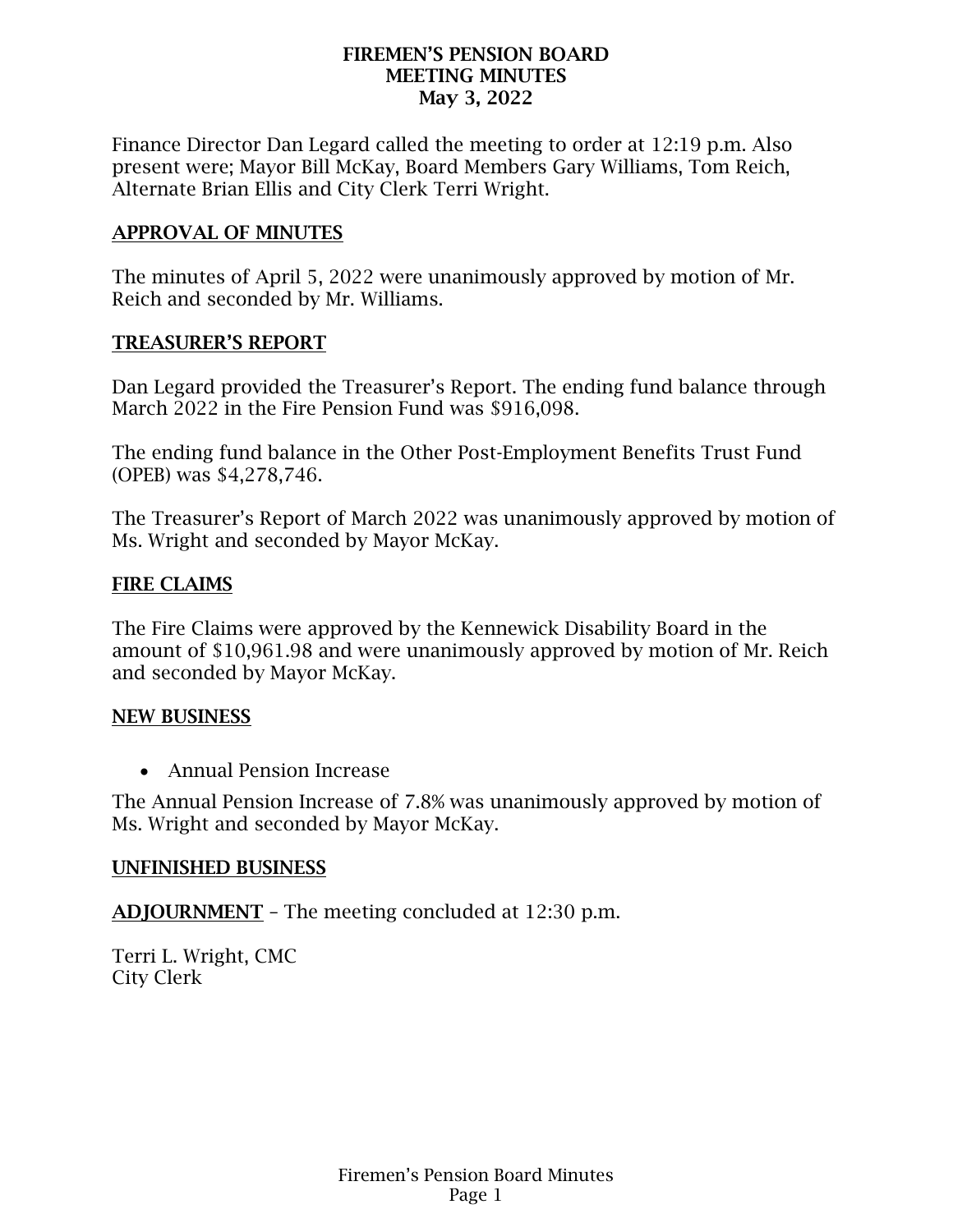# CITY OF KENNEWICK FIRE PENSION FUND

Preliminary Financial Statements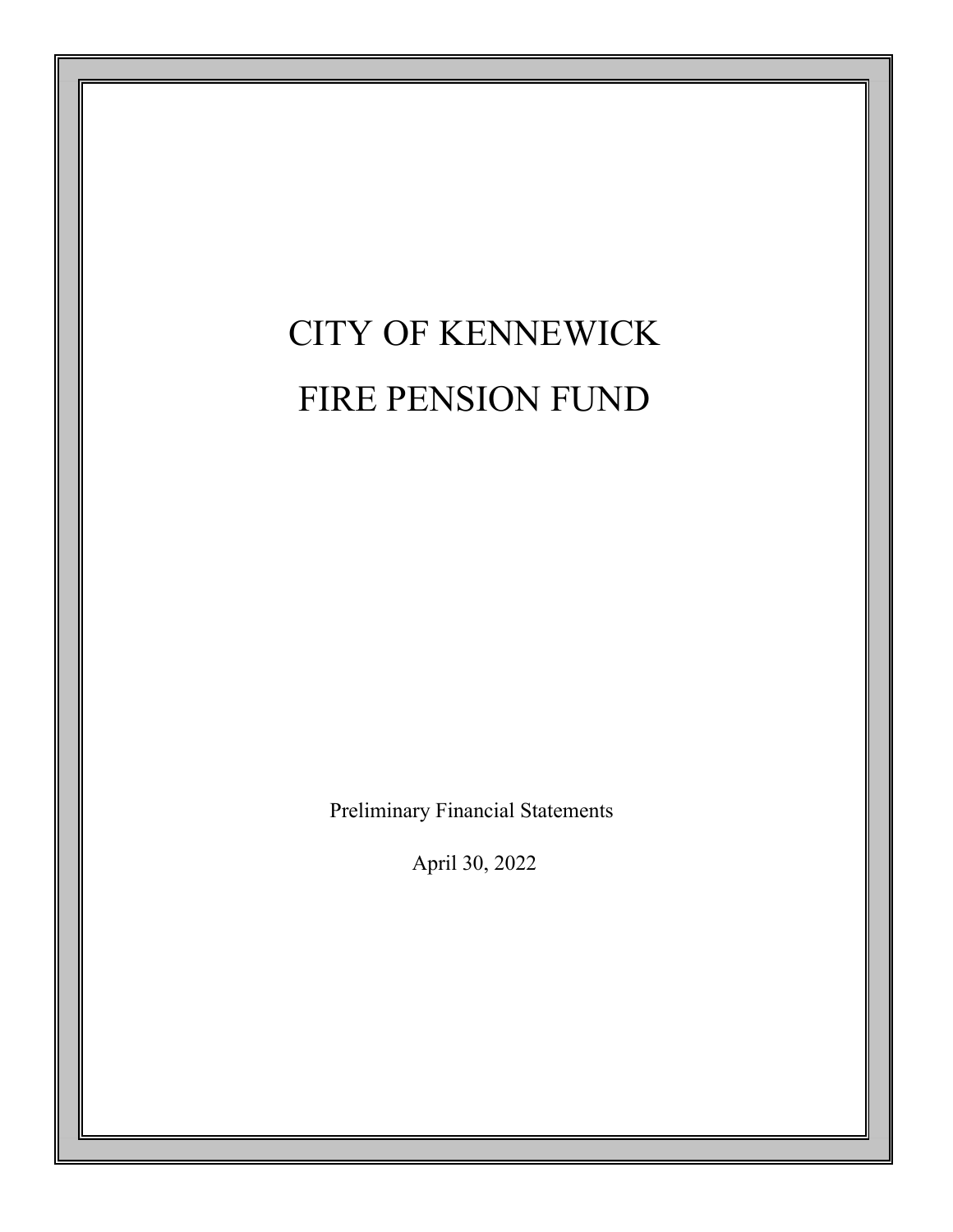## **Fire Pension Fund**

Balance Sheet

|                                     |      | Current Year |              |         |  |  |
|-------------------------------------|------|--------------|--------------|---------|--|--|
| <b>Assets</b>                       |      |              |              |         |  |  |
| Equity in Pooled Cash & Investments | $\$$ | 917,185      | \$           | 868,048 |  |  |
| Investments                         |      | 21,075       |              | 43,869  |  |  |
| <b>Interest Receivable</b>          |      | 54           |              | 121     |  |  |
| <b>Total Assets</b>                 | S    | 938,314      |              | 912,038 |  |  |
| <b>Liabilities</b>                  |      |              |              |         |  |  |
| Accounts Payable                    | \$   |              | $\mathbb{S}$ |         |  |  |
| Deferred Revenue                    |      |              |              |         |  |  |
| <b>Total Liabilities</b>            |      |              |              |         |  |  |
| <b>Fund Balance</b>                 |      |              |              |         |  |  |
| <b>Restricted Fund Balance</b>      |      | 938,314      |              | 912,038 |  |  |
| <b>Total Fund Balance</b>           |      | 938,314      |              | 912,038 |  |  |
| Total Liabilities and Fund Balance  | \$   | 938,314      | \$           | 912,038 |  |  |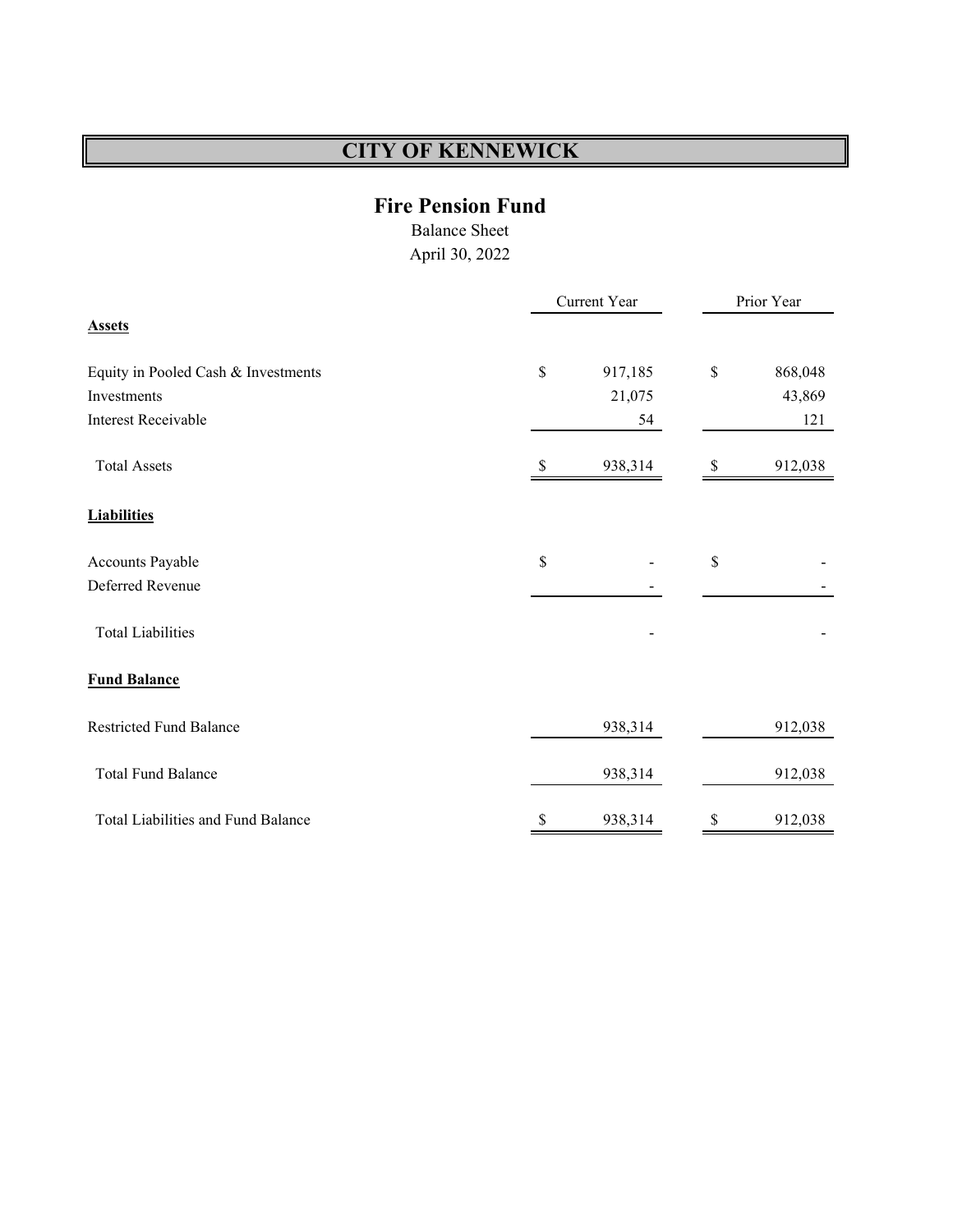## **Fire Pension Fund**

Income Statement April 30, 2022

|                                | 2022<br>Budget |           | Current<br>Month |         | Year To<br>Date |                          | Over (Under)<br>Budget |            | Prior Year<br>To Date |           |
|--------------------------------|----------------|-----------|------------------|---------|-----------------|--------------------------|------------------------|------------|-----------------------|-----------|
| <b>Revenues:</b>               |                |           |                  |         |                 |                          |                        |            |                       |           |
| Real and Personal Property Tax | \$             | 67,000    | \$               | 33,500  | $\mathbb{S}$    | 33,500                   | $\sqrt{\ }$            | (33,500)   | \$                    | 33,500    |
| Fire Insurance Premium Tax     |                | 110,000   |                  |         |                 |                          |                        | (110,000)  |                       |           |
| Investment Interest            |                | 19,000    |                  | 158     |                 | 854                      |                        | (18, 146)  |                       | 1,539     |
| <b>Total Revenues</b>          |                | 196,000   |                  | 33,658  |                 | 34,354                   |                        | (161, 646) |                       | 35,039    |
| <b>Expenditures:</b>           |                |           |                  |         |                 |                          |                        |            |                       |           |
| Retirement Allowance           |                | 145,000   |                  | 11,624  |                 | 49,421                   |                        | (95, 579)  |                       | 48,152    |
| <b>Actuarial Study</b>         |                |           |                  |         |                 |                          |                        |            |                       |           |
| Office Supplies                |                | 25        |                  |         |                 |                          |                        | (25)       |                       |           |
| Postage Expense                |                | 125       |                  |         |                 | $\overline{\phantom{m}}$ |                        | (125)      |                       |           |
| Travel and Training            |                | 2,000     |                  |         |                 |                          |                        | (2,000)    |                       |           |
| <b>Total Expenditures</b>      |                | 147,150   |                  | 11,624  |                 | 49,421                   |                        | (97, 729)  |                       | 48,152    |
| Net Income (Loss)              |                | 48,850    |                  | 22,034  |                 | (15,067)                 |                        | (63, 917)  |                       | (13, 113) |
| <b>Beginning Fund Balance</b>  |                | 963,801   |                  | 916,280 |                 | 953,382                  |                        |            |                       | 925,151   |
| <b>Ending Fund Balance</b>     | \$             | 1,012,651 | \$               | 938,314 | \$              | 938,314                  | \$                     | (63, 917)  | \$                    | 912,038   |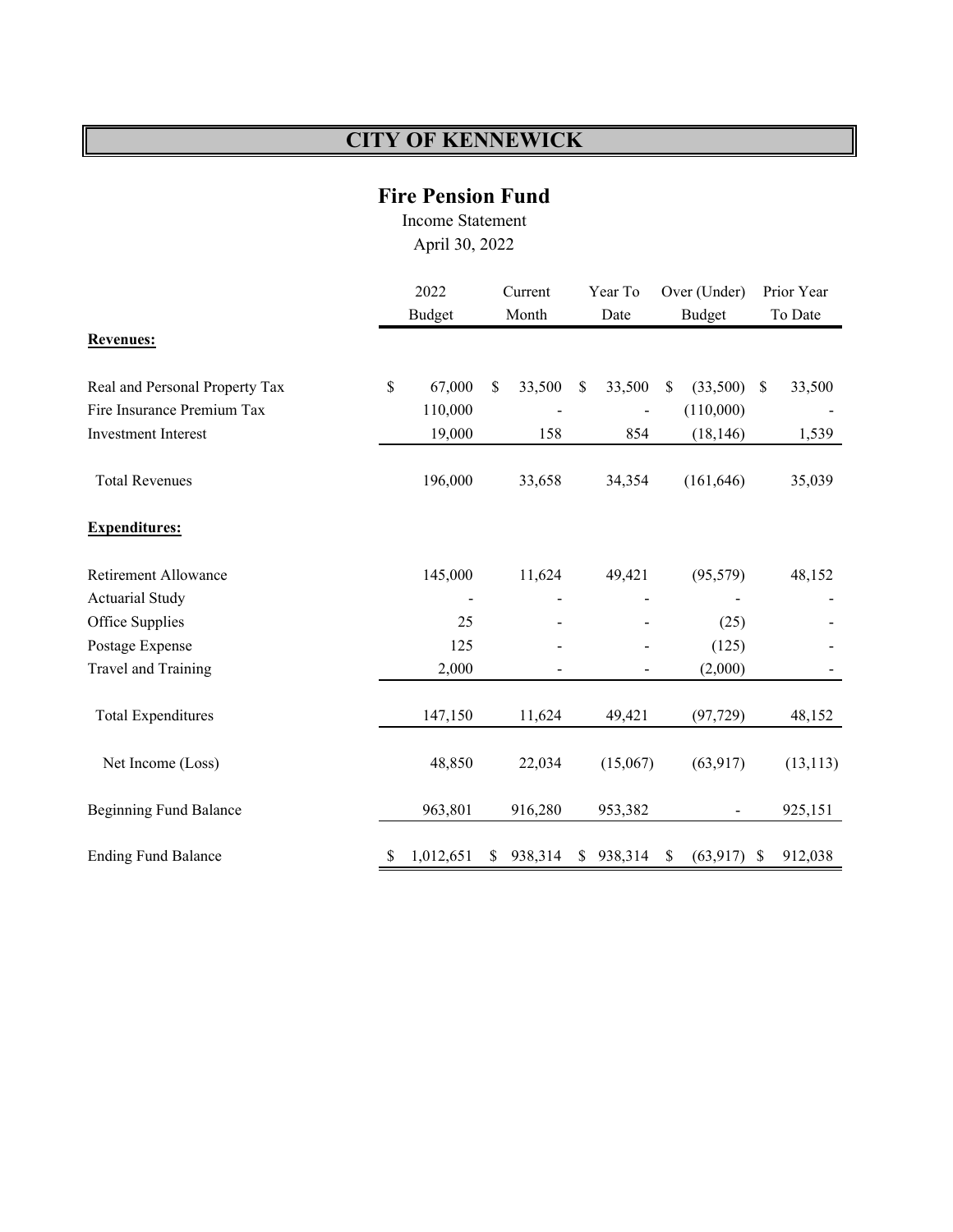## **Fire Pension Fund**

Investment Schedule April 30, 2022

|                                     |                    |               |                 | <b>INTEREST</b> |   | <b>CURRENT</b>    |
|-------------------------------------|--------------------|---------------|-----------------|-----------------|---|-------------------|
| <b>PURCHASE</b>                     |                    | ORIGINAL.     | <b>MATURITY</b> | RATE/           |   | <b>INVESTMENT</b> |
| <b>DATE</b>                         | <b>DESCRIPTION</b> | <b>AMOUNT</b> | <b>DATE</b>     | YIELD           |   | <b>BALANCE</b>    |
| Installment Notes:<br>April 1, 2015 | $LID$ #226 Note    | \$166,111     | April 1, 2025   | $3.25\%$ \$     |   | 21,075            |
|                                     |                    |               |                 |                 | S | 21,075            |

#### Interest Accrual

|                        |             |                    |             | MATURITY INVESTMENT ACCRUED |               |                 |    |
|------------------------|-------------|--------------------|-------------|-----------------------------|---------------|-----------------|----|
| <b>DATE</b>            | <b>BANK</b> | <b>DESCRIPTION</b> | <b>RATE</b> | <b>DATE</b>                 | <b>AMOUNT</b> | <b>INTEREST</b> |    |
| April 1, 2022 LID NOTE |             | LID #226           | 3.25%       | April 1, 2025 \$ 21,075 \$  |               |                 | 54 |
|                        |             |                    |             |                             |               |                 | 54 |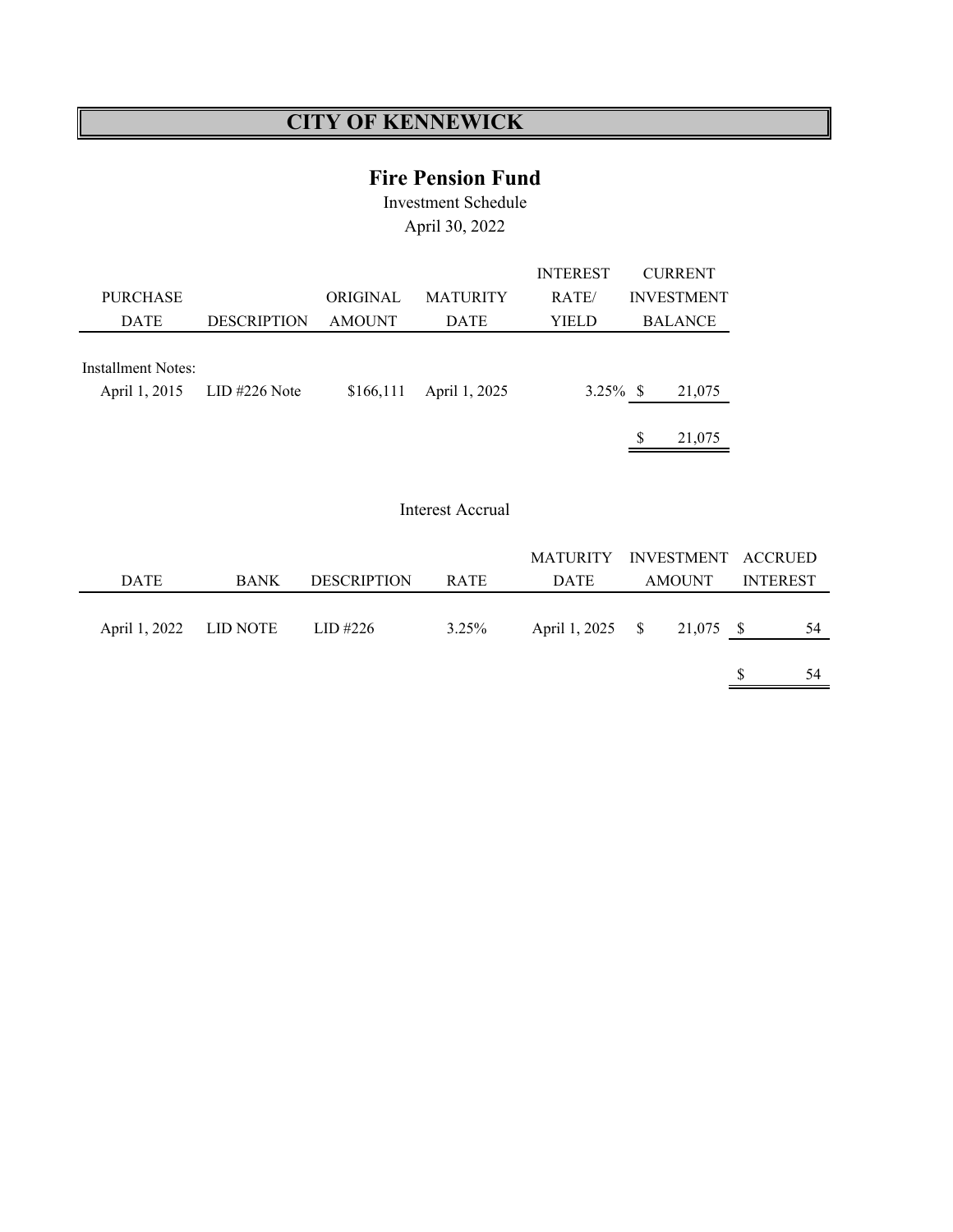# CITY OF KENNEWICK OTHER POST EMPLOYMENT BENEFITS TRUST FUND

Preliminary Financial Statements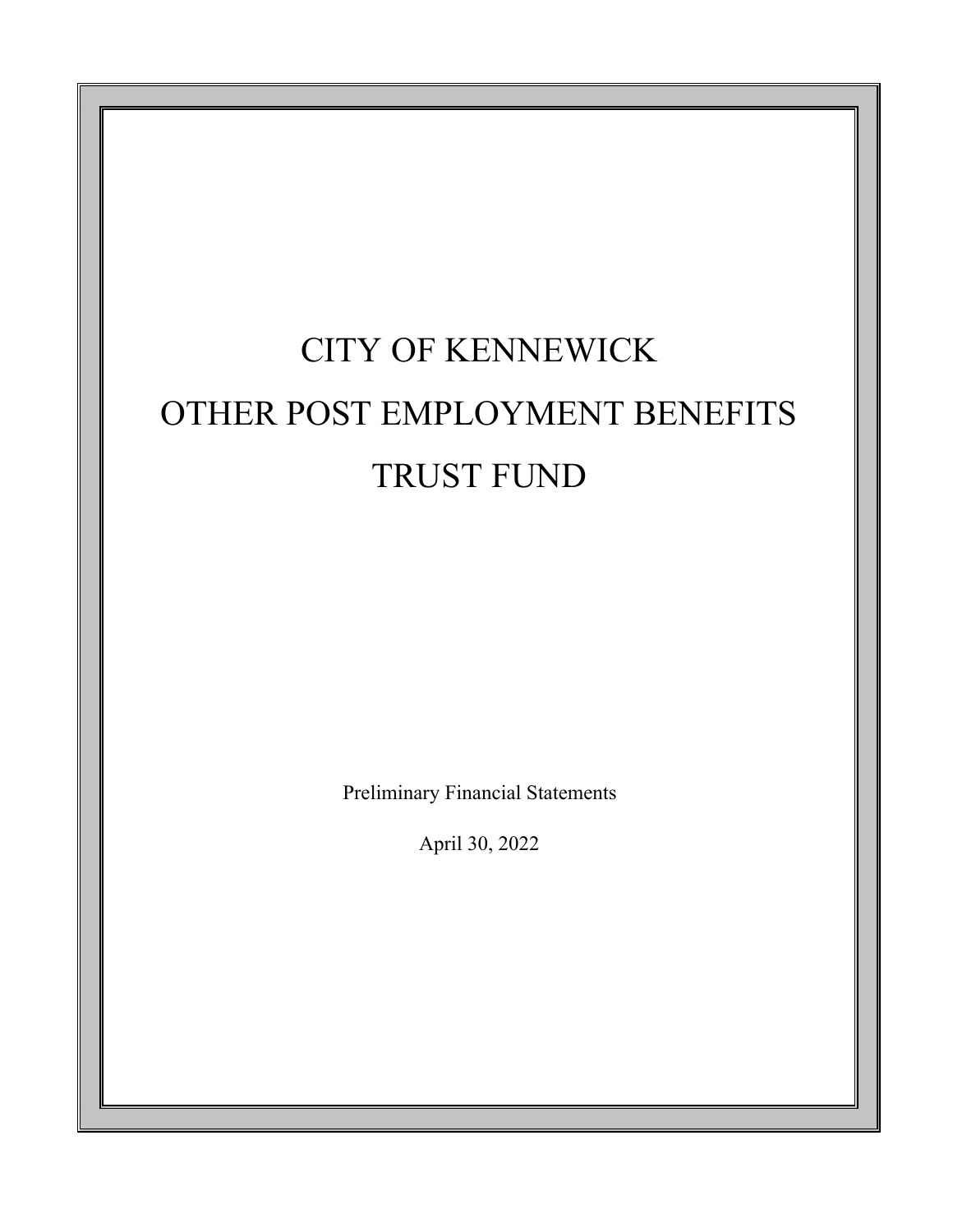# **Other Post Employment Benefits Trust Fund**

Balance Sheet

|                                     |      | Current Year | Prior Year |           |  |  |
|-------------------------------------|------|--------------|------------|-----------|--|--|
| <b>Assets</b>                       |      |              |            |           |  |  |
| Equity in Pooled Cash & Investments | $\$$ | 4,271,698    | \$         | 4,141,461 |  |  |
| Investments                         |      | 21,075       |            | 40,511    |  |  |
| <b>Interest Receivable</b>          |      | 54           |            | 105       |  |  |
| <b>Taxes Receivable</b>             |      |              |            |           |  |  |
| <b>Total Assets</b>                 |      | 4,292,827    | У          | 4,182,077 |  |  |
| <b>Liabilities</b>                  |      |              |            |           |  |  |
| Accounts Payable                    | \$   |              | \$         | 4,614     |  |  |
| Deferred Revenue                    |      |              |            |           |  |  |
| <b>Total Liabilities</b>            |      |              |            | 4,614     |  |  |
| <b>Fund Balance</b>                 |      |              |            |           |  |  |
| <b>Committed Fund Balance</b>       |      | 4,292,827    |            | 4,177,463 |  |  |
| <b>Total Fund Balance</b>           |      | 4,292,827    |            | 4,177,463 |  |  |
| Total Liabilities and Fund Balance  | \$   | 4,292,827    | \$         | 4,182,077 |  |  |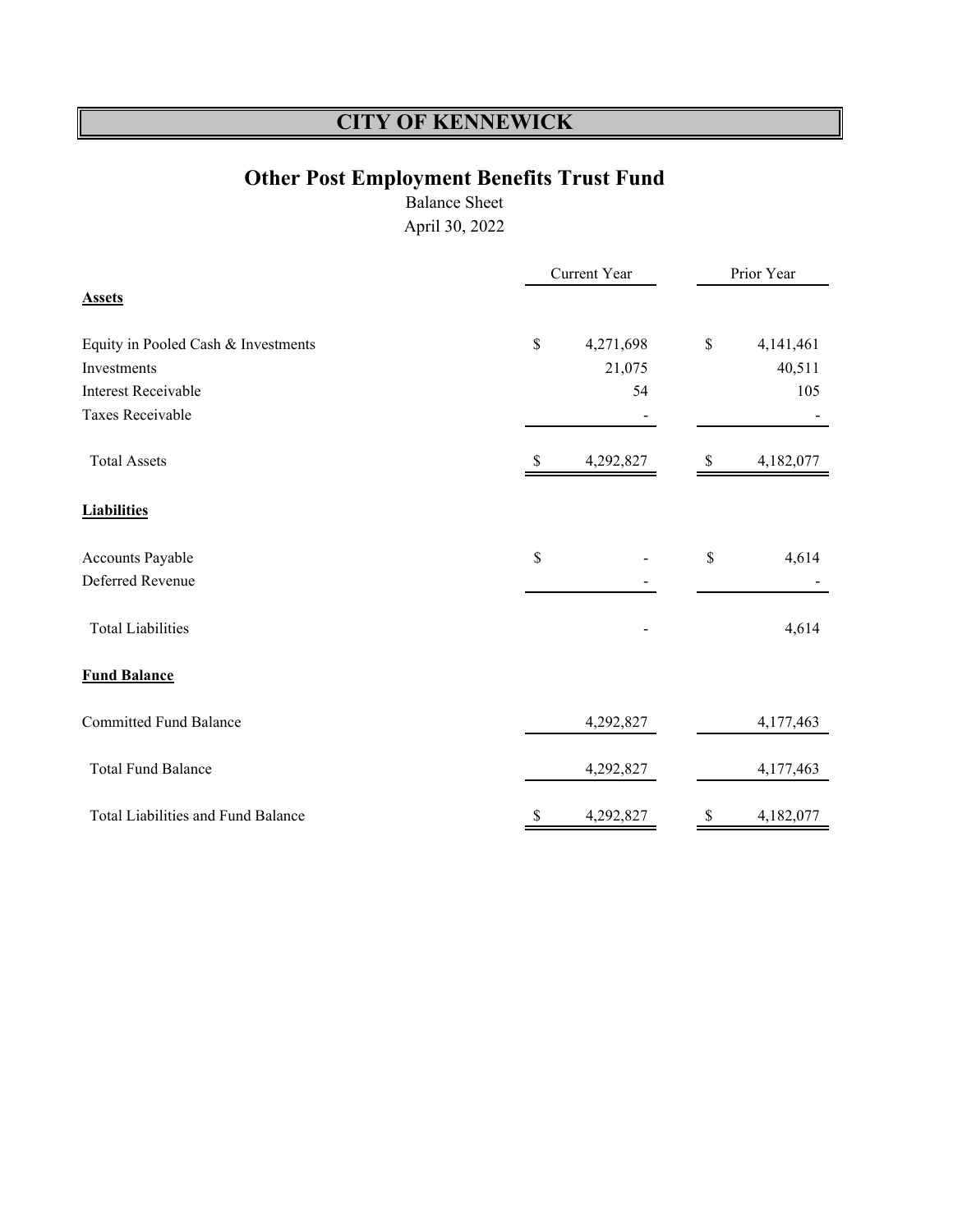# **Other Post Employment Benefits Trust Fund**

Income Statement

|                                   | 2022<br><b>Budget</b> |           |   | Current<br>Month |               | Year To<br>Date |               | Over (Under)<br><b>Budget</b> |    | Prior Year<br>To Date |
|-----------------------------------|-----------------------|-----------|---|------------------|---------------|-----------------|---------------|-------------------------------|----|-----------------------|
| <b>Revenues:</b>                  |                       |           |   |                  |               |                 |               |                               |    |                       |
| Water and Sewer Utility Tax       | \$                    | 678,795   | S | 58,566           | <sup>\$</sup> | 204,859         | <sup>\$</sup> | (473, 936)                    | -S | 186,232               |
| <b>Investment Interest</b>        |                       | 84,000    |   | 558              |               | 2,566           |               | (81, 434)                     |    | 4,881                 |
| <b>Total Revenues</b>             |                       | 762,795   |   | 59,124           |               | 207,425         |               | (555,370)                     |    | 191,113               |
| <b>Expenditures:</b>              |                       |           |   |                  |               |                 |               |                               |    |                       |
| Medical Insurance                 |                       | 403,000   |   | 28,501           |               | 114,005         |               | (288,995)                     |    | 121,861               |
| Medical and Prescriptions         |                       | 199,500   |   | 21,339           |               | 67,328          |               | (132, 172)                    |    | 52,838                |
| <b>Disability Board Secretary</b> |                       | 4,000     |   | 89               |               | 249             |               | (3,751)                       |    | 249                   |
| Office Supplies                   |                       | 50        |   |                  |               |                 |               | (50)                          |    | 40                    |
| Postage Expense                   |                       | 300       |   | 1                |               | 201             |               | (99)                          |    | 192                   |
| Travel and Training               |                       | 2,000     |   | 970              |               | 970             |               | (1,030)                       |    |                       |
| Contractual/Consulting Services   |                       |           |   |                  |               | -               |               |                               |    |                       |
| Copier Charges                    |                       | 20        |   | $\blacksquare$   |               |                 |               | (20)                          |    |                       |
| <b>Total Expenditures</b>         |                       | 608,870   |   | 50,900           |               | 182,753         |               | (426, 117)                    |    | 175,179               |
| Net Income (Loss)                 |                       | 153,925   |   | 8,224            |               | 24,672          |               | (129, 253)                    |    | 15,935                |
| <b>Beginning Fund Balance</b>     |                       | 4,282,873 |   | 4,284,603        |               | 4,268,155       |               |                               |    | 4,161,528             |
| <b>Ending Fund Balance</b>        | \$                    | 4,436,798 | S | 4,292,827        |               | \$4,292,827     | S             | $(129,253)$ \$ 4,177,463      |    |                       |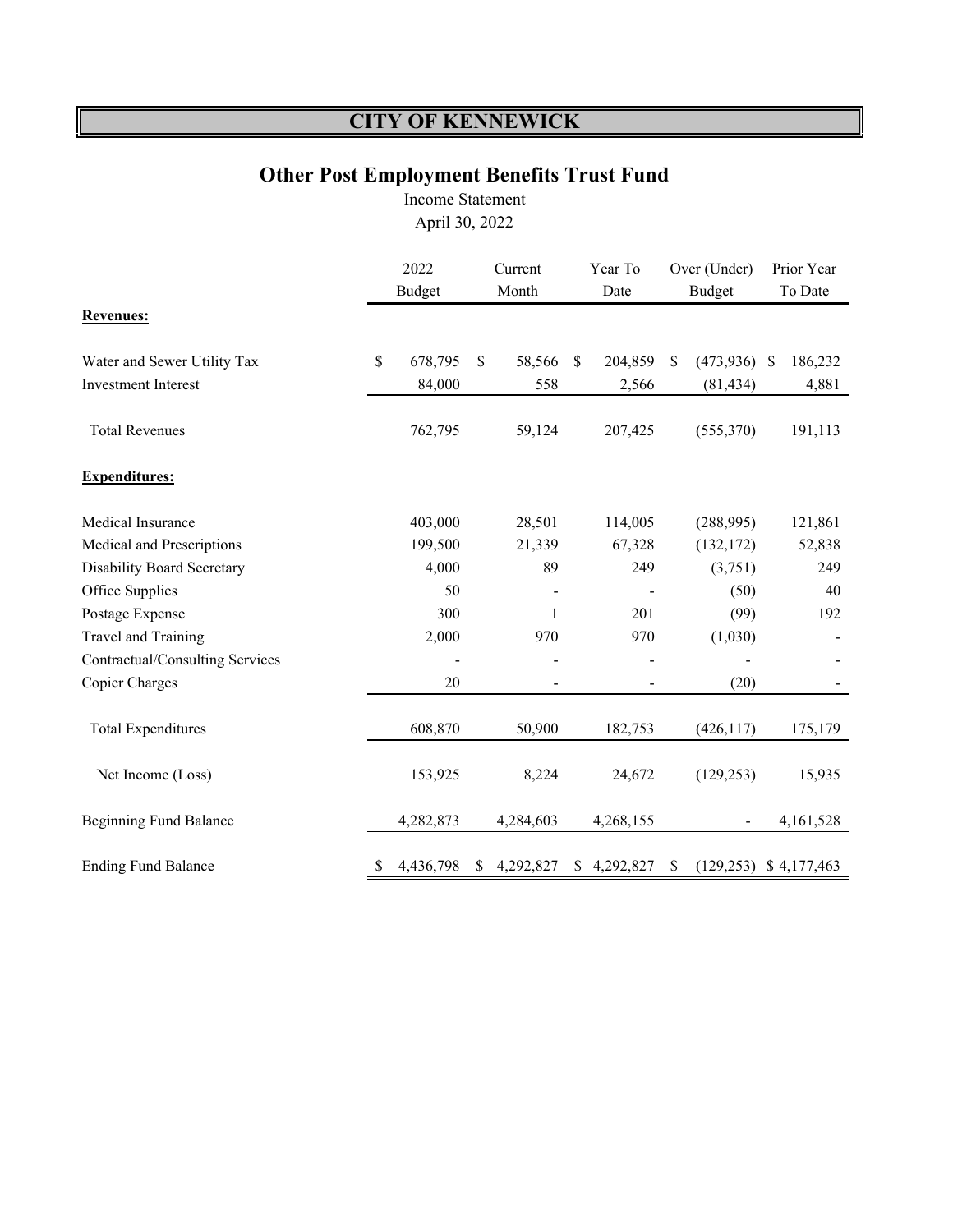# **Other Post Employment Benefits Trust Fund**

Investment Schedule April 30, 2022

|                    |                    |               |                 | <b>INTEREST</b> |   | <b>CURRENT</b>    |
|--------------------|--------------------|---------------|-----------------|-----------------|---|-------------------|
| <b>PURCHASE</b>    |                    | ORIGINAL      | <b>MATURITY</b> | RATE/           |   | <b>INVESTMENT</b> |
| <b>DATE</b>        | <b>DESCRIPTION</b> | <b>AMOUNT</b> | <b>DATE</b>     | YIELD           |   | <b>BALANCE</b>    |
|                    |                    |               |                 |                 |   |                   |
| Installment Notes: |                    |               |                 |                 |   |                   |
|                    |                    |               |                 |                 |   |                   |
| April 1, 2015      | $LID$ #226 Note    | 185,500       | April 1, 2025   | $3.25\%$ \$     |   | 21,075            |
|                    |                    |               |                 |                 |   |                   |
|                    |                    |               |                 |                 | S | 21,075            |

### Interest Accrual

|                        |             |                    |             |               | MATURITY INVESTMENT ACCRUED |                 |    |
|------------------------|-------------|--------------------|-------------|---------------|-----------------------------|-----------------|----|
| <b>DATE</b>            | <b>BANK</b> | <b>DESCRIPTION</b> | <b>RATE</b> | <b>DATE</b>   | <b>AMOUNT</b>               | <b>INTEREST</b> |    |
|                        |             |                    |             |               |                             |                 |    |
| April 1, 2022 LID NOTE |             | LID #226           | $3.25\%$    | April 1, 2025 | 21,075 \$                   |                 | 54 |
|                        |             |                    |             |               |                             |                 |    |
|                        |             |                    |             |               |                             |                 | 54 |